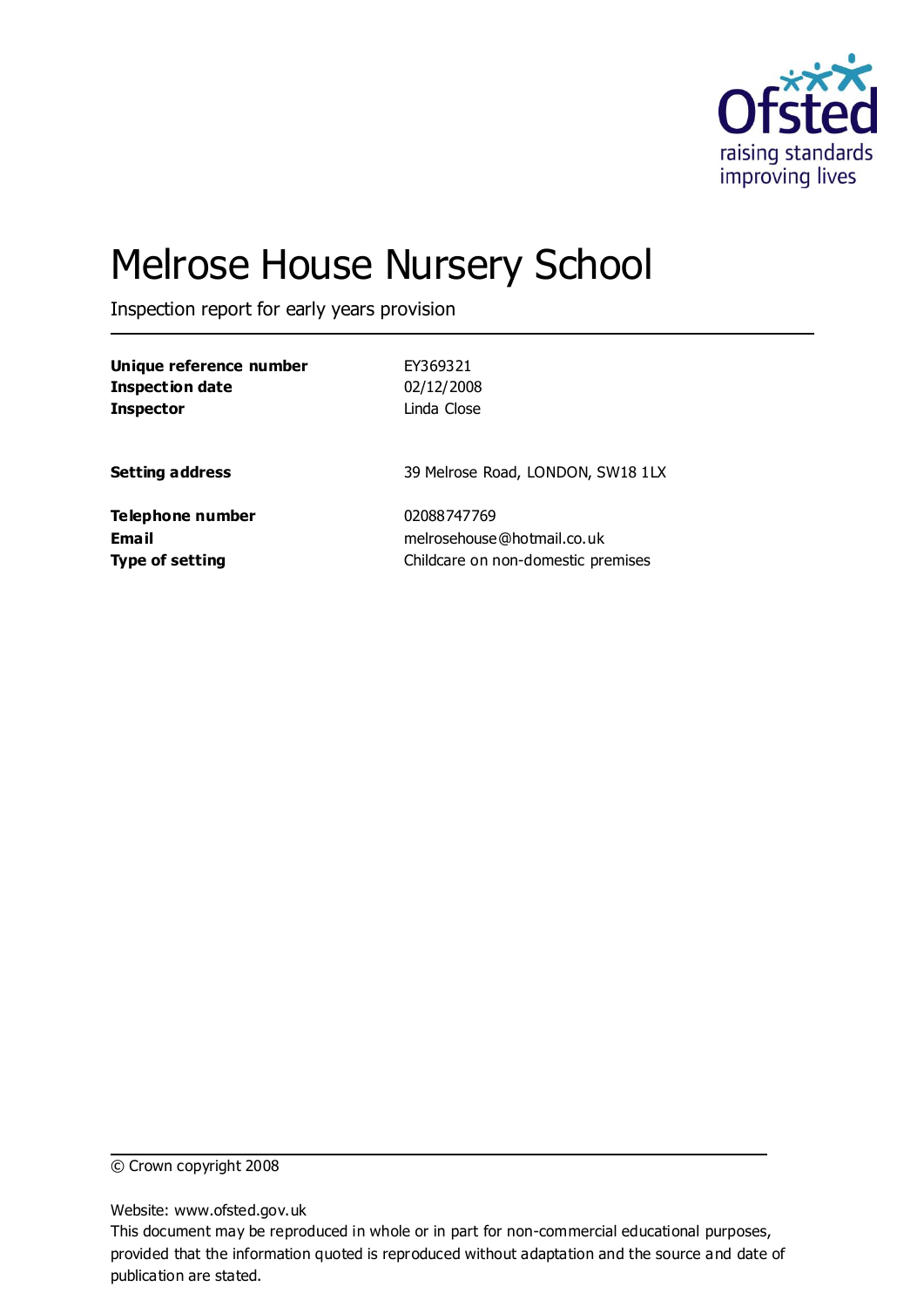# **Introduction**

This inspection was carried out by Ofsted under Sections 49 and 50 of the Childcare Act 2006 on the quality and standards of the registered early years provision. 'Early years provision' refers to provision regulated by Ofsted for children from birth to 31 August following their fifth birthday (the early years age group). The registered person must ensure that this provision complies with the statutory framework for children's learning, development and welfare, known as the *Early* Years Foundation Stage.

The report includes information on any complaints about the childcare provision which Ofsted has received since the last inspection or registration whichever is the later, which require Ofsted or the provider to take action in Annex C.

The provider must provide a copy of this report to all parents with children at the setting where reasonably practicable. The provider must provide a copy of the report to any other person who asks for one, but may charge a fee for this service (The Childcare (Inspection) Regulations 2008 regulations 9 and 10).

The setting also makes provision for children older than the early years age group which is registered on the voluntary and/or compulsory part(s) of the Childcare Register. This report does not include an evaluation of that provision, but a comment about compliance with the requirements of the Childcare Register is included in Annex B.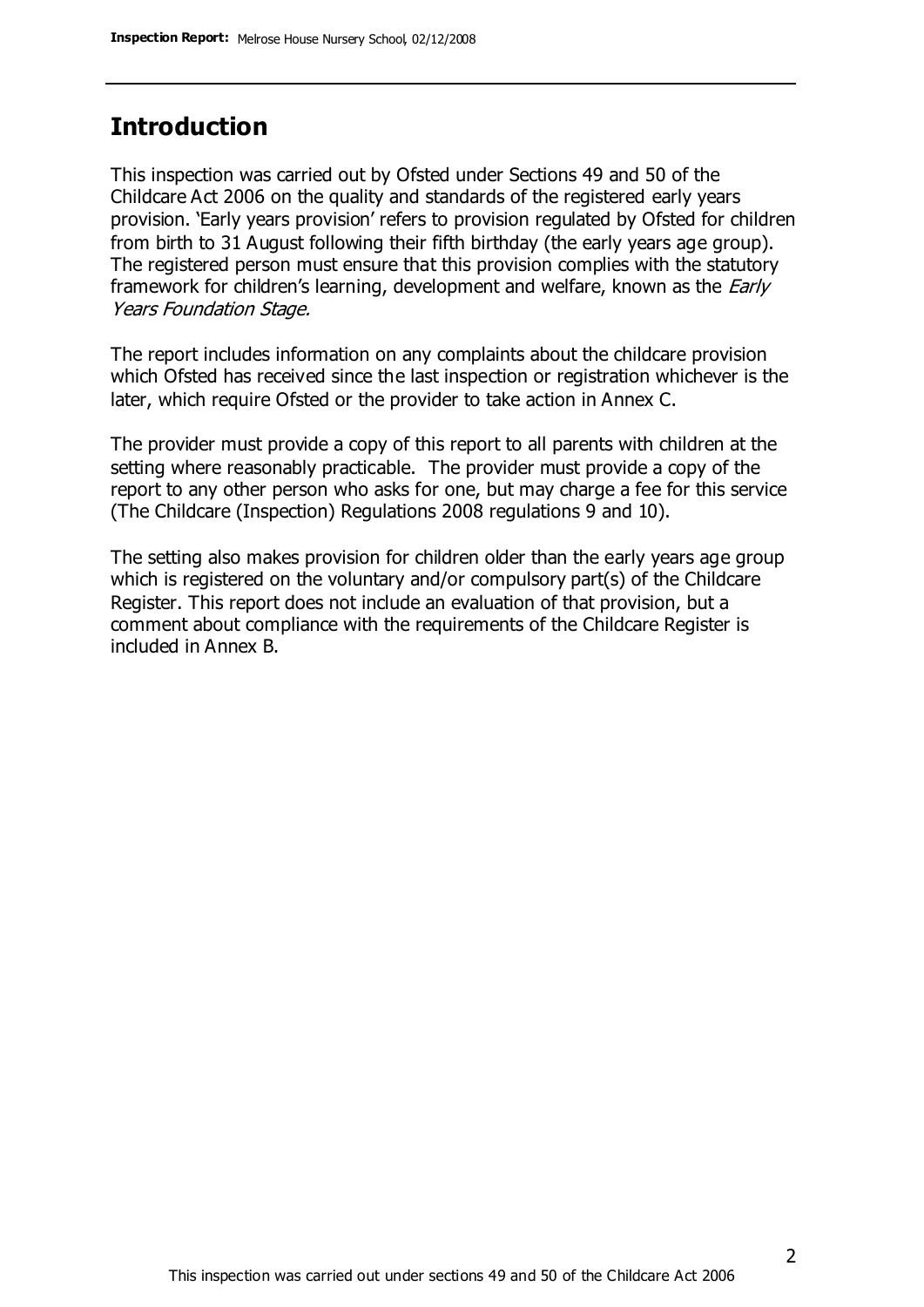# **Description of the setting**

Melrose House Nursery School has been running since 1991 under the same ownership. The setting was re-registered in 2008 because of a change of legal entity. The nursery is located on the ground floor of a detached house in a residential road in the West Hill area of southwest London. The local authority is Wandsworth. Children are cared for in two playrooms and there are toilets and kitchen facilities nearby. Children have direct access to an enclosed patio and garden area for outdoor play. There is a sloping ramp ending in two steps leading down from the outer door to the playroom entrance but the playrooms are all on one level. The garden is accessed via a short flight of steps from the patio. The nursery is open during term time only. Sessions begin at 09:15 and end at 12:15 on Monday, Wednesday and Friday. Sessions begin at 09:15 and end at 15:00 on Tuesday and Thursday.

The nursery is registered to provide 24 places for children in the early years age range. There are currently 20 children on roll aged two to four years and 18 of these children are present at the time of this inspection. None of the children currently on roll have learning difficulties. A small number of the children are learning English as an additional language. The nursery is registered on the Early Years Register, the compulsory part of the Childcare Register and the voluntary part of the Childcare Register. The manager and four other members of staff care for the children. The manager and two of the staff hold relevant qualifications and the two remaining members of staff are working towards National Vocational Qualifications at Level 2. The nursery has a pet dog.

## **Overall effectiveness of the early years provision**

Staff make good use of valuable information gained from parents to establish children's starting points. They observe the children and show a good understanding of their individual needs. Staff plan with care and they help every child to make good progress. The provider and staff carefully evaluate the quality of the provision for children in the setting and the steps they take to implement improvements are effective and ongoing.

# **What steps need to be taken to improve provision further?**

To further improve the early years provision the registered person should:

- ensure that the range of cultural activities include some that reflect the background of every child attending the nursery
- ensure that accident records maintain children's confidentiality
- ensure that the fire evacuation procedure is displayed.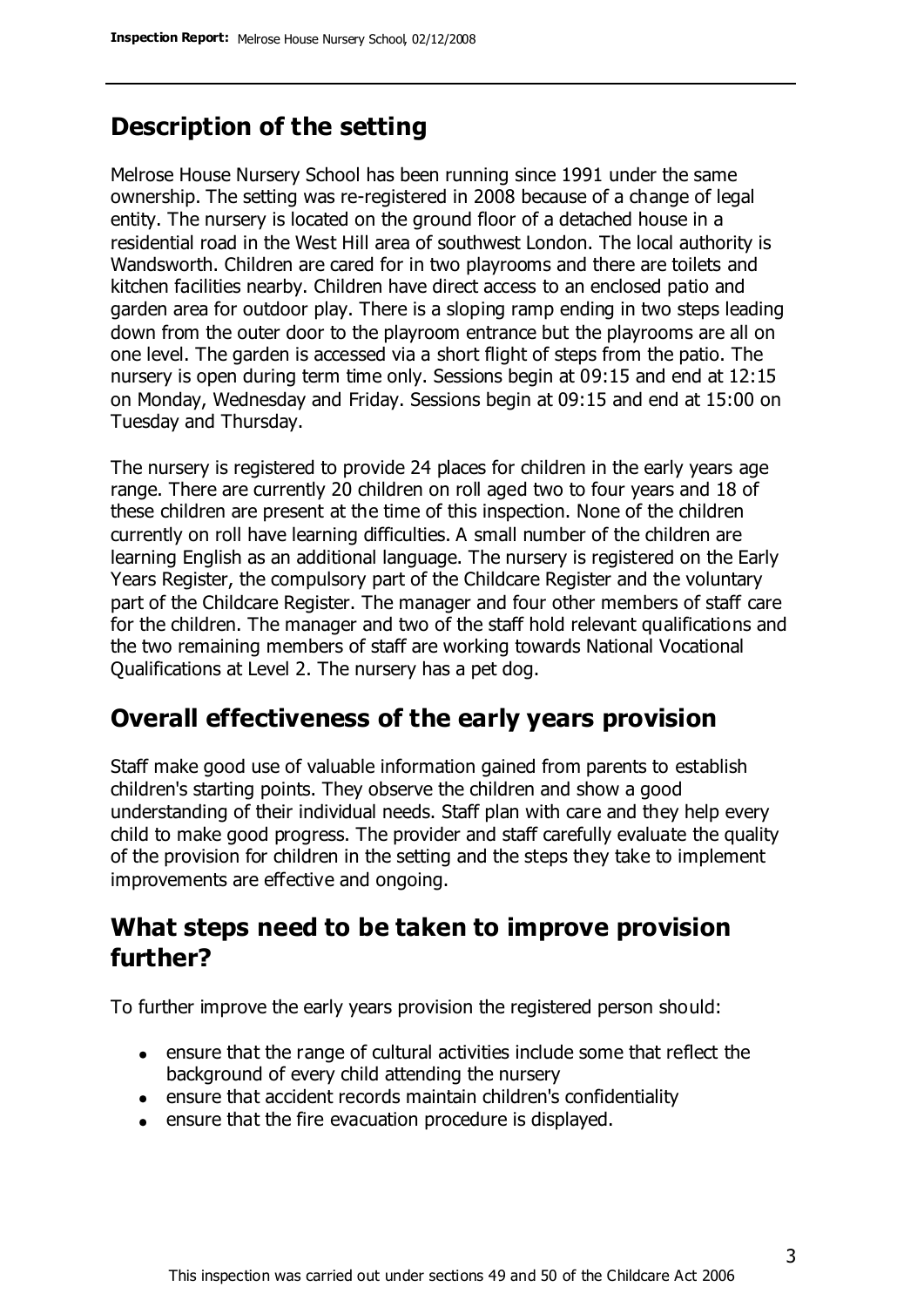# **The leadership and management of the early years provision**

The provider/manager is actively involved in working with the children each day which means that she is fully informed about the quality of the provision for children. She greets parents and children personally and takes responsibility for keeping the setting secure. Every member of staff is checked for suitability at the time of their employment which helps to safeguard the children. A rolling programme of training ensures that staff are aware of child protection issues and procedures and they know what signs or symptoms indicate that children may be ill-treated.

Staff enjoy very good relationships with parents and carers and the adults regularly share information about children's development and progress formally and informally. Parents say that they have every confidence in the staff who are approachable and always ready to listen. New systems have been put in place recently to enable parents to raise any issues or concerns. Parents value the providers extensive knowledge of local schools and they rely on her to assist them when choosing a suitable primary school for the children to move to after attending the nursery.

The provider and staff evaluate the setting effectively in most respects although it has not been noted that accident records are not completed in a way which maintains confidentiality. All other documents and records are well kept. A major refurbishment programme has been successfully implemented this year which has greatly enhanced the accommodation for the children. Fire evacuation is practised monthly and egress is straightforward although the procedure is not displayed. Evaluation of the educational programme has also taken place and the provider and staff have successfully developed their teaching methods to place greater emphasis on children learning through play and exploration. They have adopted a new system of planning which they monitor and constantly strive to improve. They are conscientious in their approach to ongoing professional development and their training helps them to provide a worthwhile programme of activities for every child who attends.

# **The quality and standards of the early years provision**

Staff track and record the achievements of each child in all areas of their learning. They plan with care to help every child to make the best progress. A particular strength in their work is the way in which they promote children's independence. Staff have arranged toys and resources so that the children can make choices and decisions. A new art trolley is well stocked and inviting and the children have used the resources to create all manner of Christmas decorations. Their art work is varied and colourful and made according to their own ideas. Staff are good role models for the children. They demonstrate polite ways of speaking and they help children to behave with consideration for the needs and feelings of others.

Staff teach the children to keep safe by allowing them the opportunity to climb the low Rhododendron trees in the garden if they want to and if parents give their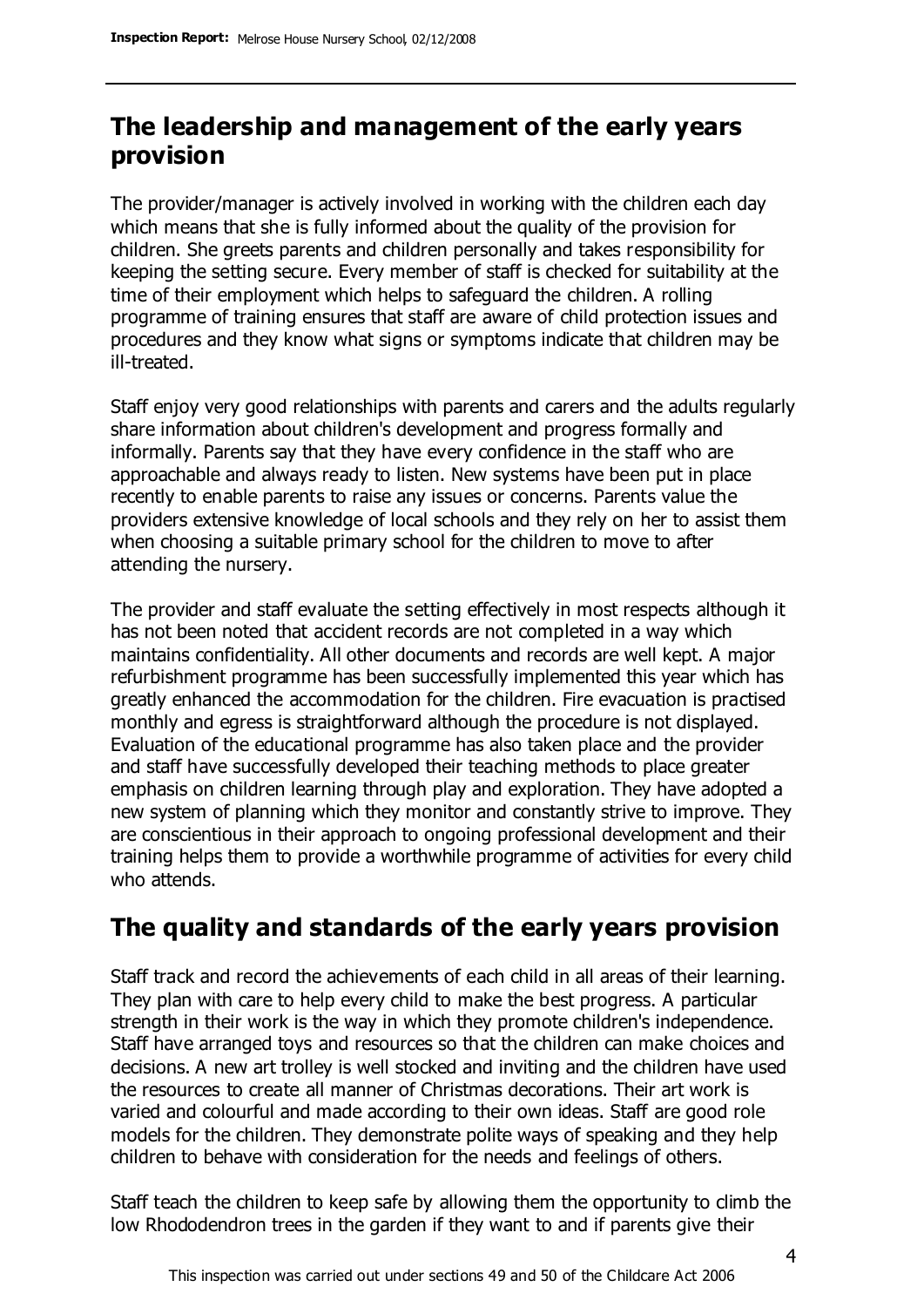permission. This is enabling for the children because they learn to judge their own capabilities and take risks that they feel comfortable with, which is good for their future safety. Daily energetic play in the garden, and lively games and activities led by a specialist teacher indoors, promote good health. Children are learning about healthy choices at snack time when they wash their hands and prepare and share fresh fruit. They talk about healthy eating with the staff although the ingredients they use in cooking activities are often sweet which is not wholly consistent.

Staff promote children's welfare well. They are clear about their roles and responsibilities and they focus their full attention on the children at all times. A first aider is present at every session and the procedure for administering medication is carefully followed. Staff deployment ensures that the children are safely supervised at all times. Children are cared for in a warm, well lit setting where they have easy access to a good selection of books, toys and resources. Tables and chairs are the correct height for the children to sit in comfort. Older children take part in story time and some activities in one playroom and the younger members of the group in another. However, the staff encourage the children to enjoy free play using all of the space and they mingle freely for the greater part of the time.

Children ask questions confidently and they are keen to express their own thoughts and ideas. Staff listen to them patiently and they encourage clarity of speech and the correct use of language through speaking to the children clearly. Staff value the linguistic diversity of the children and they provide very good support to those who are learning to speak English as an additional language. Toys, books and dressing up clothes are multi-cultural and celebrations in the setting include Eid, Divali, Easter and special days for mothers and fathers. However, the range of celebrations covered in the programme over the year does not fully reflect the background of every child in the setting.

Children learn about the world around them through local outings for them to enjoy activities which include pond dipping and through activities such as planting Daffodil bulbs in the garden. They have been learning about the care of animals and they have enjoyed collecting eggs from the nursery chickens. The children are lively but well behaved. Through patient explanation and discussions with staff they learn what is expected of them.

Parents say that the children are very happy in the nursery and they look forward to coming here to play with their friends. The children are developing skills that will contribute to their future economic well-being. They learn about the sounds and shapes of the letters of the alphabet and the meanings of words and they enjoy listening to stories. Staff introduce them to numbers and counting through games and songs which include Three Wise Men and Three Mince Pies. Children have access to a computer and suitable software and plans are in hand to obtain an interactive whiteboard in the future.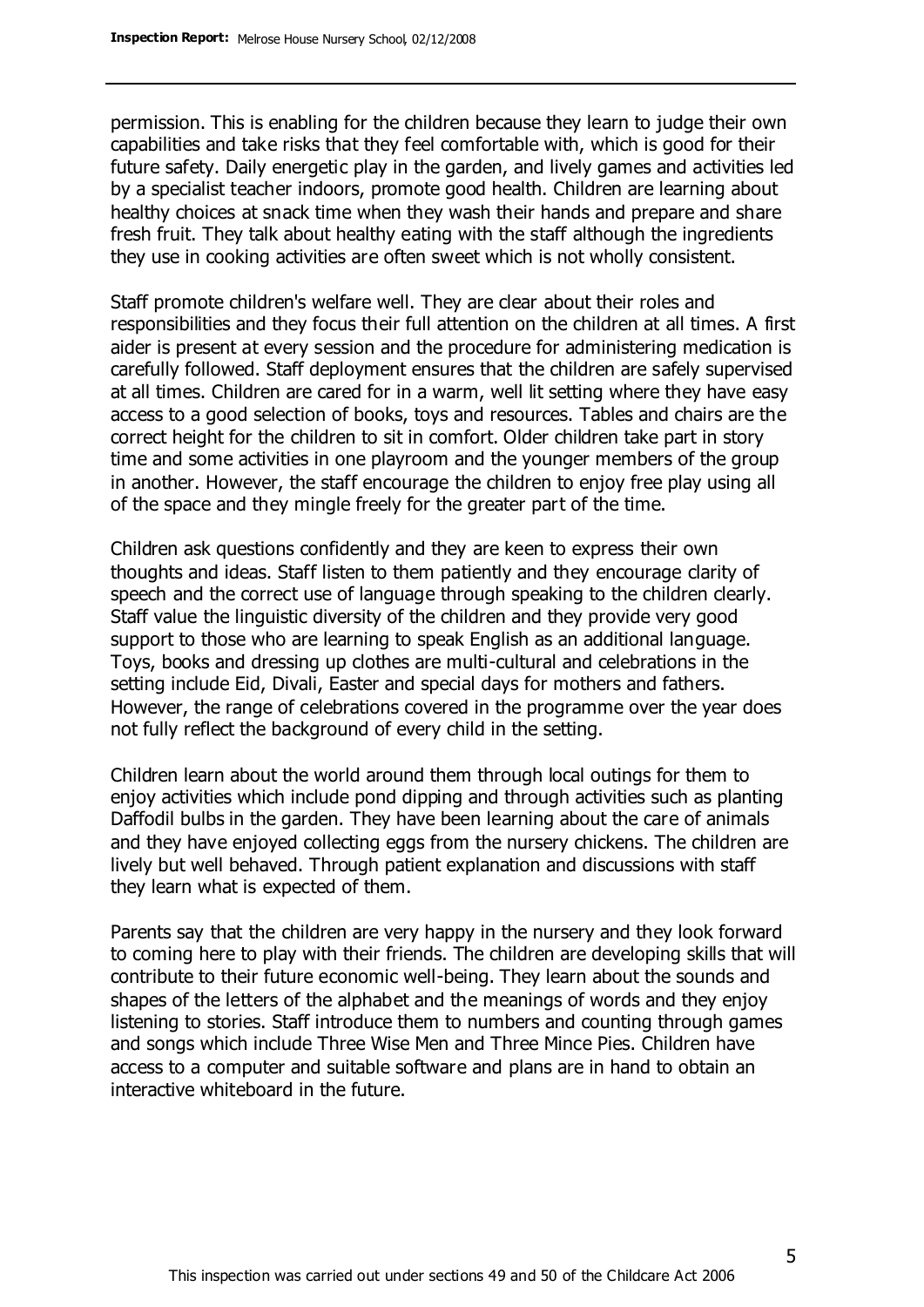# **Annex A: record of inspection judgements**

#### **The key inspection judgements and what they mean**

Grade 1 is Outstanding: this aspect of the provision is of exceptionally high quality Grade 2 is Good: this aspect of the provision is strong Grade 3 is Satisfactory: this aspect of the provision is sound Grade 4 is Inadequate: this aspect of the provision is not good enough

### **Overall effectiveness**

| How effective is the provision in meeting the needs<br>of children in the Early Years Foundation Stage? |  |
|---------------------------------------------------------------------------------------------------------|--|
| How well does the provision promote inclusive practice?                                                 |  |
| The capacity of the provision to maintain continuous                                                    |  |
| improvement.                                                                                            |  |

### **Leadership and management**

| How effectively is provision in the Early Years               |  |
|---------------------------------------------------------------|--|
| <b>Foundation Stage led and managed?</b>                      |  |
| How effective is the setting's self-evaluation, including the |  |
| steps taken to promote improvement?                           |  |
| How well does the setting work in partnership with parents    |  |
| and others?                                                   |  |
| How well are children safequarded?                            |  |

## **Quality and standards**

| How effectively are children in the Early Years<br><b>Foundation Stage helped to learn and develop?</b> |   |
|---------------------------------------------------------------------------------------------------------|---|
| How effectively is the welfare of children in the Early                                                 |   |
| <b>Years Foundation Stage promoted?</b>                                                                 |   |
| How well are children helped to stay safe?                                                              |   |
| How well are children helped to be healthy?                                                             |   |
| How well are children helped to enjoy and achieve?                                                      | 2 |
| How well are children helped to make a positive                                                         | っ |
| contribution?                                                                                           |   |
| How well are children helped develop skills that will                                                   |   |
| contribute to their future economic well-being?                                                         |   |

Any complaints about the inspection or report should be made following the procedures set out in the guidance available from Ofsted's website: www.ofsted.gov.uk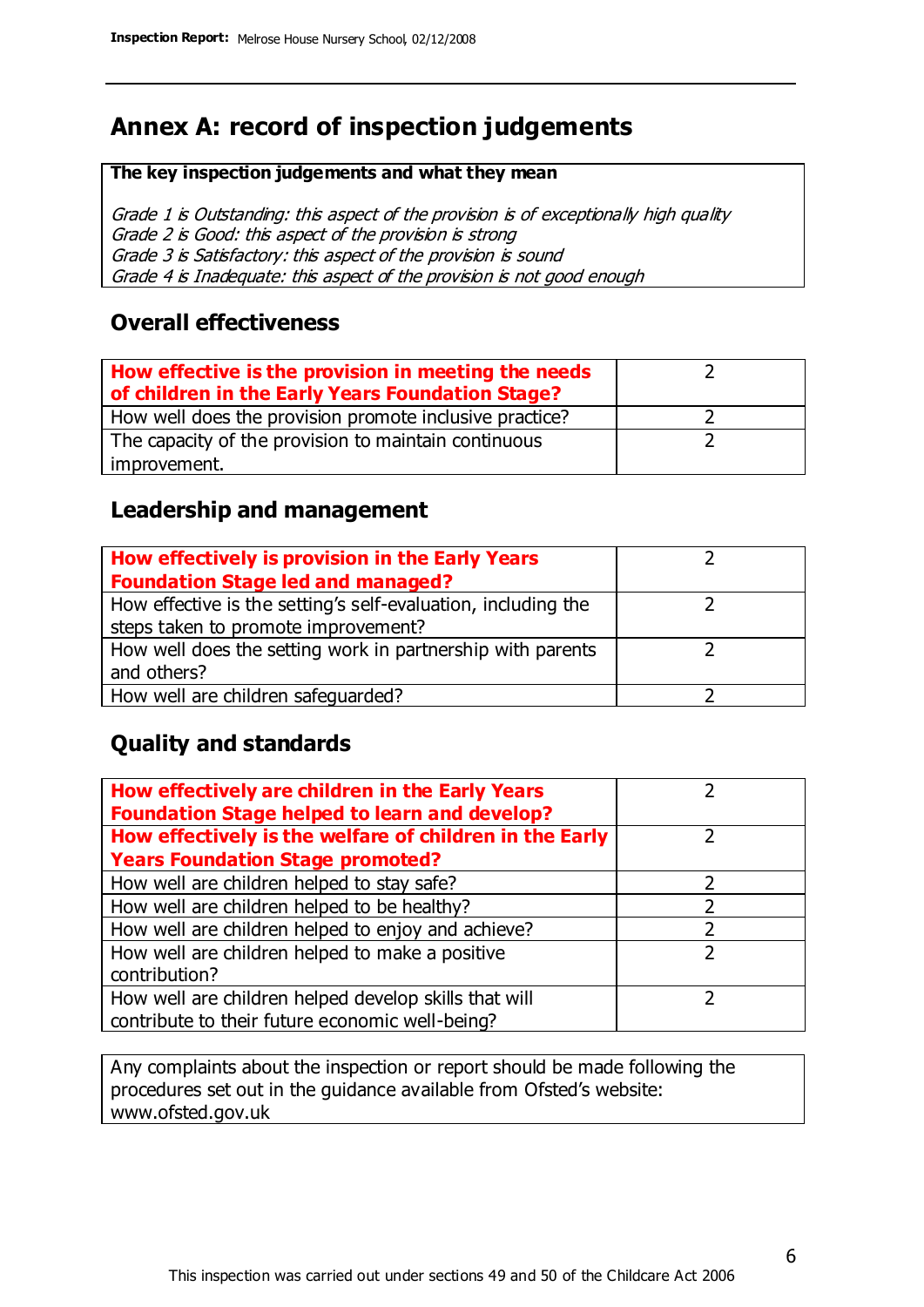# **Annex B: the Childcare Register**

| The provider confirms that the requirements of the<br>compulsory part of the Childcare Register are: | Met |
|------------------------------------------------------------------------------------------------------|-----|
| The provider confirms that the requirements of the<br>voluntary part of the Childcare Register are:  | Met |